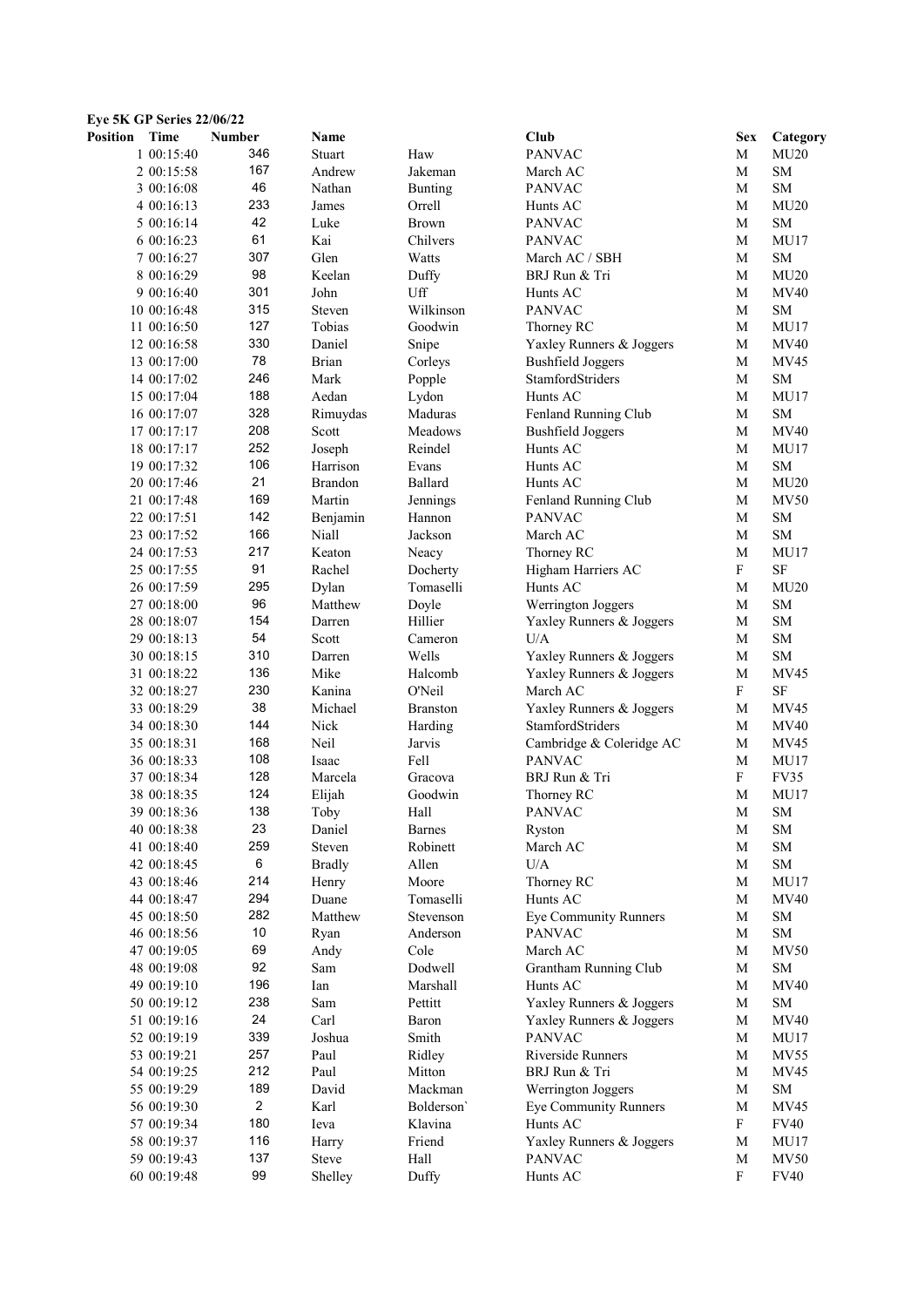| Position | Time         | <b>Number</b> | Name         |                 | <b>Club</b>                | <b>Sex</b>                | Category    |
|----------|--------------|---------------|--------------|-----------------|----------------------------|---------------------------|-------------|
|          | 61 00:19:50  | 155           | Stuart       | Hodgkinson      | <b>Stamford Striders</b>   | M                         | <b>MV50</b> |
|          | 62 00:19:53  | 40            | Hanna        | <b>Brickell</b> | Hunts AC                   | $\boldsymbol{\mathrm{F}}$ | <b>FV35</b> |
|          | 63 00:19:54  | 215           | Richard      | Moulton         | <b>PANVAC</b>              | M                         | <b>MV45</b> |
|          | 64 00:19:55  | 35            | Peter        | Bonner          | Grantham Running Club      | M                         | MV45        |
|          | 65 00:19:56  | 198           | Oliver       | Mason           | <b>PANVAC</b>              | M                         | <b>SM</b>   |
|          | 66 00:19:59  | 51            | Hugh         | <b>Burton</b>   | Yaxley Runners & Joggers   | M                         | <b>MV50</b> |
|          | 67 00:20:00  | 203           | Matthew      | Mckee           | <b>PANVAC</b>              | M                         | <b>SM</b>   |
|          | 68 00:20:00  | 83            | Stuart       | Crosby          | Werrington Joggers         | M                         | MV45        |
|          | 69 00:20:02  | 139           | Simon        | Hamilton        | Fenland Running Club       | M                         | MV60        |
|          |              | 194           | Dean         | Markillie       | March AC                   | M                         | MV45        |
|          | 70 00:20:03  |               |              |                 |                            |                           |             |
|          | 71 00:20:04  | 290           | Andy         | Thompson        | Lonely Goat RC             | М                         | MV45        |
|          | 72 00:20:06  | 311           | Neil         | Whitaker        | BRJ Run & Tri              | M                         | MV40        |
|          | 73 00:20:10  | 37            | Abigail      | <b>Branston</b> | Yaxley Runners & Joggers   | F                         | $\rm SF$    |
|          | 74 00:20:11  | 325           | Ivan         | Yallup          | U/A                        | M                         | <b>MV50</b> |
|          | 75 00:20:12  | 183           | Liam         | Lambert         | March AC                   | M                         | MU20        |
|          | 76 00:20:17  | 348           | Barnaby      | Price           | U/A                        | M                         | SM          |
|          | 77 00:20:22  | 45            | Ryan         | Bullard         | Ramsey Road Runners        | M                         | MU20        |
|          | 78 00:20:25  | 281           | Martin       | <b>Stevens</b>  | Werrington Joggers         | M                         | MV45        |
|          | 79 00:20:29  | 151           | Barry        | Head            | March AC                   | M                         | SM          |
|          | 80 00:20:31  | 79            | Luke         | Cossey          | Yaxley Runners & Joggers   | M                         | <b>SM</b>   |
|          | 81 00:20:32  | 33            | Garybligh    | Bligh           | Three Counties RC          | M                         | <b>MV55</b> |
|          | 82 00:20:34  | 11            | Tim          | Andrews         | <b>PANVAC</b>              | M                         | <b>SM</b>   |
|          | 83 00:20:35  | 191           | Luke         | Maddy           | Thorney RC                 | M                         | MU17        |
|          | 84 00:20:36  | 140           | Phillip      | Hamlyn          | Werrington Joggers         | M                         | <b>MV50</b> |
|          | 85 00:20:41  | 340           | Nick         | Wells           | <b>Stamford Striders</b>   | M                         | <b>MV55</b> |
|          | 86 00:20:44  | 63            | Joshua       | Christie        | <b>Bushfield Joggers</b>   | M                         | <b>SM</b>   |
|          | 87 00:20:45  | 344           | Robert       | Howbrook        | Grantham Running Club      | M                         | <b>MV60</b> |
|          | 88 00:20:50  | 31            | Joe          | Bennett         | Yaxley Runners & Joggers   | M                         | <b>SM</b>   |
|          | 89 00:20:51  | 283           |              | Stimson         | U/A                        | M                         | MV45        |
|          |              |               | Wayne        |                 | U/A                        | M                         | <b>MV40</b> |
|          | 90 00:20:52  | 20            | Kyle         | Ballantyne      |                            |                           |             |
|          | 91 00:20:55  | 176           | Andrew       | Keir            | Werrington Joggers         | M                         | <b>MV40</b> |
|          | 92 00:20:56  | 85            | James        | Curt            | Werrington Joggers         | M                         | <b>SM</b>   |
|          | 93 00:21:00  | 164           | Malc         | Jacklin         | Werrington Joggers         | M                         | <b>MV55</b> |
|          | 94 00:21:04  | 265           | Nigel        | Seale           | Fenland Running Club       | М                         | <b>MV60</b> |
|          | 95 00:21:09  | 17            | Andrew       | Baldwin         | Fenland Running Club       | M                         | <b>MV50</b> |
|          | 96 00:21:10  | 187           | Roslyn       | Loutit          | Yaxley Runners & Joggers   | F                         | <b>FV55</b> |
|          | 97 00:21:11  | $\bf 8$       | Matthew      | Allingham       | Yaxley Runners & Joggers   | M                         | <b>MV40</b> |
|          | 98 00:21:15  | 129           | Peter        | Gray            | Corby AC                   | М                         | <b>MV65</b> |
|          | 99 00:21:16  | 130           | Jeremy       | Green           | Werrington Joggers         | M                         | <b>MV55</b> |
|          | 100 00:21:17 | 329           | Dan          | Stapleton       | <b>Bushfield Joggers</b>   | M                         | <b>MV40</b> |
|          | 101 00:21:20 | 264           | Andy         | Savage          | Yaxley Runners & Joggers   | M                         | <b>MV55</b> |
|          | 102 00:21:26 | 184           | Serge        | Lambert         | March AC                   | M                         | MU17        |
|          | 103 00:21:29 | 337           | Ben          | Meadows         | <b>Bushfield Joggers</b>   | M                         | <b>MV40</b> |
|          | 104 00:21:32 | 190           | Kelly        | Maddy           | Thorney RC                 | $\mathbf{F}$              | <b>FV40</b> |
|          | 105 00:21:37 | 30            | Charlie      | Bennett         | Yaxley Runners & Joggers   | M                         | MU17        |
|          | 106 00:21:38 | 331           | <b>Steve</b> | Bennington      | Fenland Running Club       | M                         | MV55        |
|          | 107 00:21:40 | 121           | Martin       | Glendenning     | <b>Bushfield Joggers</b>   | M                         | SM          |
|          | 108 00:21:40 | 210           | Oliver       | Goodwin         | March AC                   | M                         | ${\rm SM}$  |
|          | 109 00:21:42 | 100           | Premysl      | Dvorak          | Werrington Joggers         | M                         | MV45        |
|          |              |               |              |                 |                            |                           |             |
|          | 110 00:21:43 | 248           | Lisa         | Pyatt           | Renegade Runners           | F                         | <b>FV40</b> |
|          | 111 00:21:44 | 218           | Phil         | Neacy           | Thorney RC                 | M                         | <b>MV40</b> |
|          | 112 00:21:54 | 60            | Tim          | Chapman         | Fenland Running Club       | M                         | MV55        |
|          | 113 00:21:58 | 267           | Mark         | Sheldon         | <b>Ramsey Road Runners</b> | M                         | MV45        |
|          | 114 00:21:59 | 247           | Ian          | Powell          | <b>Stamford Striders</b>   | M                         | MV55        |
|          | 115 00:22:00 | 43            | Michelle     | <b>Brown</b>    | Three Counties RC          | F                         | SF          |
|          | 116 00:22:00 | 133           | <b>Bruce</b> | Grimley         | Hunts AC                   | M                         | <b>MV65</b> |
|          | 117 00:22:07 | 323           | Ann          | Wood            | Werrington Joggers         | $\boldsymbol{\mathrm{F}}$ | <b>FV60</b> |
|          | 118 00:22:09 | 343           | Catherine    | Payne           | Grantham Running Club      | F                         | FV55        |
|          | 119 00:22:16 | 338           | Simon        | Gilbey          | Werrington Joggers         | M                         | MV55        |
|          | 120 00:22:18 | 324           | Thomas       | Wright          | <b>PANVAC</b>              | M                         | ${\rm SM}$  |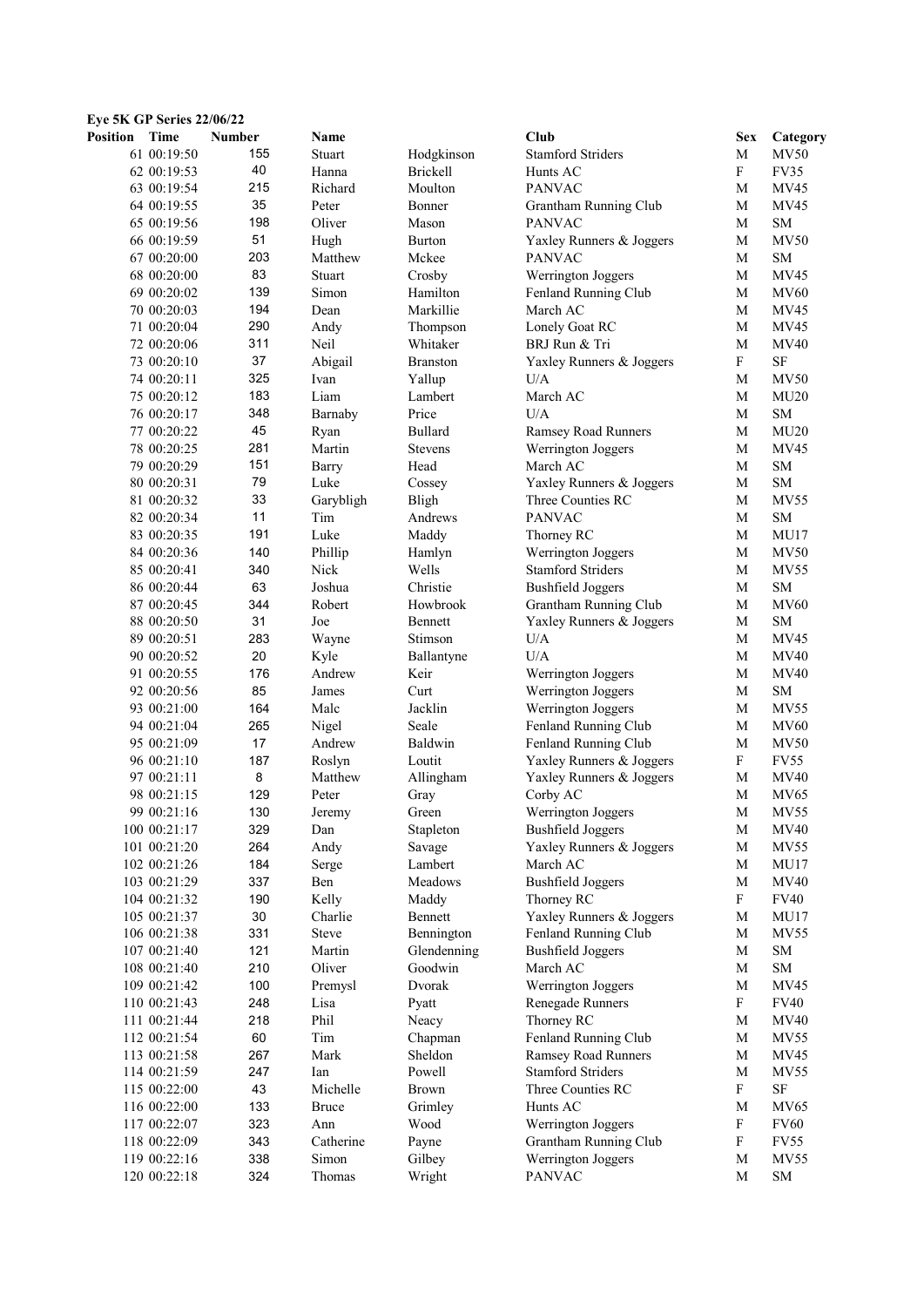| <b>Eye 5K GP Series 22/06/22</b> |              |               |              |               |                                            |                           |              |
|----------------------------------|--------------|---------------|--------------|---------------|--------------------------------------------|---------------------------|--------------|
| <b>Position</b>                  | Time         | <b>Number</b> | Name         |               | Club                                       | <b>Sex</b>                | Category     |
|                                  | 121 00:22:26 | 342           | Graham       | Edwards       | <b>Stamford Striders</b>                   | M                         | MV45         |
|                                  | 122 00:22:27 | 262           | Marc         | Sampson       | Werrington Joggers                         | M                         | MV45         |
|                                  | 123 00:22:31 | 28            | Jonathan     | Beesley       | Three Counties RC                          | M                         | <b>MV40</b>  |
|                                  | 124 00:22:32 | 273           | Sam          | Smee          | <b>Bourne Town Harriers</b>                | M                         | <b>SM</b>    |
|                                  | 125 00:22:33 | 80            | Christina    | Cowles        | Hunts AC                                   | $\mathbf F$               | <b>SF</b>    |
|                                  | 126 00:22:35 | 227           | Kelly        | O'Donoghue    | Werrington Joggers                         | $\mathbf F$               | <b>FV45</b>  |
|                                  | 127 00:22:39 | 68            | Daniel       | Colbert       | U/A                                        | M                         | <b>MV40</b>  |
|                                  | 128 00:22:42 | 249           | Lee          | Radley        | <b>Riverside Runners</b>                   | M                         | MV50         |
|                                  | 129 00:22:44 | 160           | Ian          | Humphries     | Werrington Joggers                         | M                         | MV45         |
|                                  | 130 00:22:47 | 341           | Carl         | Garfield      | U/A                                        | M                         | MV45         |
|                                  | 131 00:22:50 | 292           | Matthew      | Thompson      | <b>Eye Community Runners</b>               | M                         | <b>SM</b>    |
|                                  | 132 00:22:53 | 254           | Tristan      | Revell        | Werrington Joggers                         | М                         | <b>MV50</b>  |
|                                  | 133 00:22:55 | 199           | Robert       | Mcardle       | Grantham Running Club                      | M                         | <b>MV60</b>  |
|                                  | 134 00:22:58 | 234           | Richard      | Orrell        | BRJ Run & Tri                              | M                         | MV55         |
|                                  | 135 00:23:05 | 149           | Simon        | Hawkswell     | Yaxley Runners & Joggers                   | M                         | <b>MV50</b>  |
|                                  | 136 00:23:07 | 9             | Marcus       | Amps-Woodward | Thorney RC                                 | M                         | MU17         |
|                                  | 137 00:23:08 | 318           | Steven       | Wilson        | Thorney RC                                 | M                         | <b>SM</b>    |
|                                  | 138 00:23:11 | 285           | Ben          | Sumner        | Thorney RC                                 | M                         | <b>SM</b>    |
|                                  | 139 00:23:12 | 317           | Ian          | Wilson        | BRJ Run & Tri                              | M                         | MV45         |
|                                  | 140 00:23:13 | 240           | Claire       | Piercy        | Yaxley Runners & Joggers                   | F                         | <b>FV50</b>  |
|                                  | 141 00:23:15 | 303           | Richard      | Upchurch      |                                            | M                         | <b>MV50</b>  |
|                                  |              | $\mathbf{1}$  | Emma         | Richmond      | Thorney RC<br><b>Eye Community Runners</b> | F                         | SF           |
|                                  | 142 00:23:16 |               |              |               |                                            |                           |              |
|                                  | 143 00:23:19 | 123<br>279    | Shane        | Goldsmith     | <b>Bushfield Joggers</b>                   | М                         | MV50<br>MV70 |
|                                  | 144 00:23:22 |               | Christopher  | Stapleton     | <b>Bushfield Joggers</b>                   | М                         |              |
|                                  | 145 00:23:27 | 26            | David        | Barsby        | Werrington Joggers                         | М                         | <b>MV55</b>  |
|                                  | 146 00:23:28 | 62            | Michael      | Chilvers      | <b>PANVAC</b>                              | М                         | MV45         |
|                                  | 147 00:23:31 | 209           | <b>Steve</b> | Megson        | Yaxley Runners & Joggers                   | М                         | <b>MV40</b>  |
|                                  | 148 00:23:40 | 258           | Ian          | Robb          | Corby AC                                   | M                         | <b>MV60</b>  |
|                                  | 149 00:23:41 | 112           | Ruth         | Foster        | BRJ Run & Tri                              | $\mathbf F$               | FV35         |
|                                  | 150 00:23:46 | 81            | Nigel        | Cronin        | <b>Bushfield Joggers</b>                   | M                         | <b>MV50</b>  |
|                                  | 151 00:23:48 | 205           | Olivia       | Mead          | U/A                                        | $\mathbf F$               | <b>FU20</b>  |
|                                  | 152 00:23:53 | 143           | Lee          | Hanton        | <b>Bourne Town Harriers</b>                | M                         | MV45         |
|                                  | 153 00:23:56 | 148           | Kathryn      | Hawkswell     | Yaxley Runners & Joggers                   | F                         | <b>FV45</b>  |
|                                  | 154 00:23:59 | 122           | Rob          | Glover        | <b>Stamford Striders</b>                   | M                         | <b>MV60</b>  |
|                                  | 155 00:24:00 | 56            | Darrell      | Cave          | Thorney RC                                 | M                         | MV55         |
|                                  | 156 00:24:03 | 251           | Grace        | Randall       | Thorney RC                                 | $\mathbf F$               | FU17         |
|                                  | 157 00:24:05 | 319           | Eric         | Winstone      | <b>Bushfield Joggers</b>                   | M                         | MV70         |
|                                  | 158 00:24:06 | 57            | Lucy         | Chadderton    | Renegade Runners                           | F                         | FV35         |
|                                  | 159 00:24:08 | 334           | Dexter       | Bole          | <b>PANVAC</b>                              | M                         | <b>SM</b>    |
|                                  | 160 00:24:10 | 335           | Derek        | Smith         | Werrington Joggers                         | $\mathbf M$               | <b>MV55</b>  |
|                                  | 161 00:24:14 | 34            | Mathew       | Bone          | Yaxley Runners & Joggers                   | M                         | <b>MV40</b>  |
|                                  | 162 00:24:15 | 232           | Alison       | Orrell        | BRJ Run & Tri                              | F                         | FV55         |
|                                  | 163 00:24:22 | 88            | Sebastian    | Dabek         | <b>Bushfield Joggers</b>                   | M                         | MV40         |
|                                  | 164 00:24:25 | 244           | Neil         | Plant         | <b>Eye Community Runners</b>               | M                         | <b>MV60</b>  |
|                                  | 165 00:24:31 | 276           | Jon          | Spencer       | <b>Bourne Town Harriers</b>                | M                         | MV55         |
|                                  | 166 00:24:31 | 177           | Andrew       | Kendal        | <b>Stamford Striders</b>                   | M                         | <b>MV50</b>  |
|                                  | 167 00:24:32 | 206           | Rosie        | Mead          | U/A                                        | F                         | FU17         |
|                                  | 168 00:24:33 | 207           | Simon        | Mead          | Hunts AC                                   | M                         | MV45         |
|                                  | 169 00:24:35 | 185           | Tina         | Lambert       | March AC                                   | F                         | <b>FV45</b>  |
|                                  | 170 00:24:36 | 277           | David        | Spooner       | StamfordStriders                           | M                         | <b>MV50</b>  |
|                                  | 171 00:24:37 | 299           | James        | Trigg         | U/A                                        | M                         | <b>MV40</b>  |
|                                  | 172 00:24:39 | 271           | David        | Skidmore      | <b>Ramsey Road Runners</b>                 | M                         | <b>MV60</b>  |
|                                  | 173 00:24:41 | 3             | Kelly        | Ackerman      | Thorney RC                                 | F                         | FV55         |
|                                  | 174 00:24:44 | 58            | Darren       | Challis       | Werrington Joggers                         | M                         | <b>MV50</b>  |
|                                  | 175 00:24:45 | 297           | Gemma        | Toogood       | Yaxley Runners & Joggers                   | F                         | FV35         |
|                                  | 176 00:24:47 | 175           | Helen        | Joyce         | Yaxley Runners & Joggers                   | ${\bf F}$                 | <b>FV40</b>  |
|                                  | 177 00:24:50 | 126           | Isaac        | Goodwin       | Thorney RC                                 | M                         | MU17         |
|                                  | 178 00:24:57 | 141           | Rosslyn      | Hamlyn        | Werrington Joggers                         | $\boldsymbol{\mathrm{F}}$ | <b>FV50</b>  |
|                                  | 179 00:24:58 | 113           | Tony         | Foster        | BRJ Run & Tri                              | M                         | MV45         |
|                                  | 180 00:25:00 | $18$          | Dawn         | Ball          | Three Counties RC                          | $\mathbf{F}$              | <b>FV40</b>  |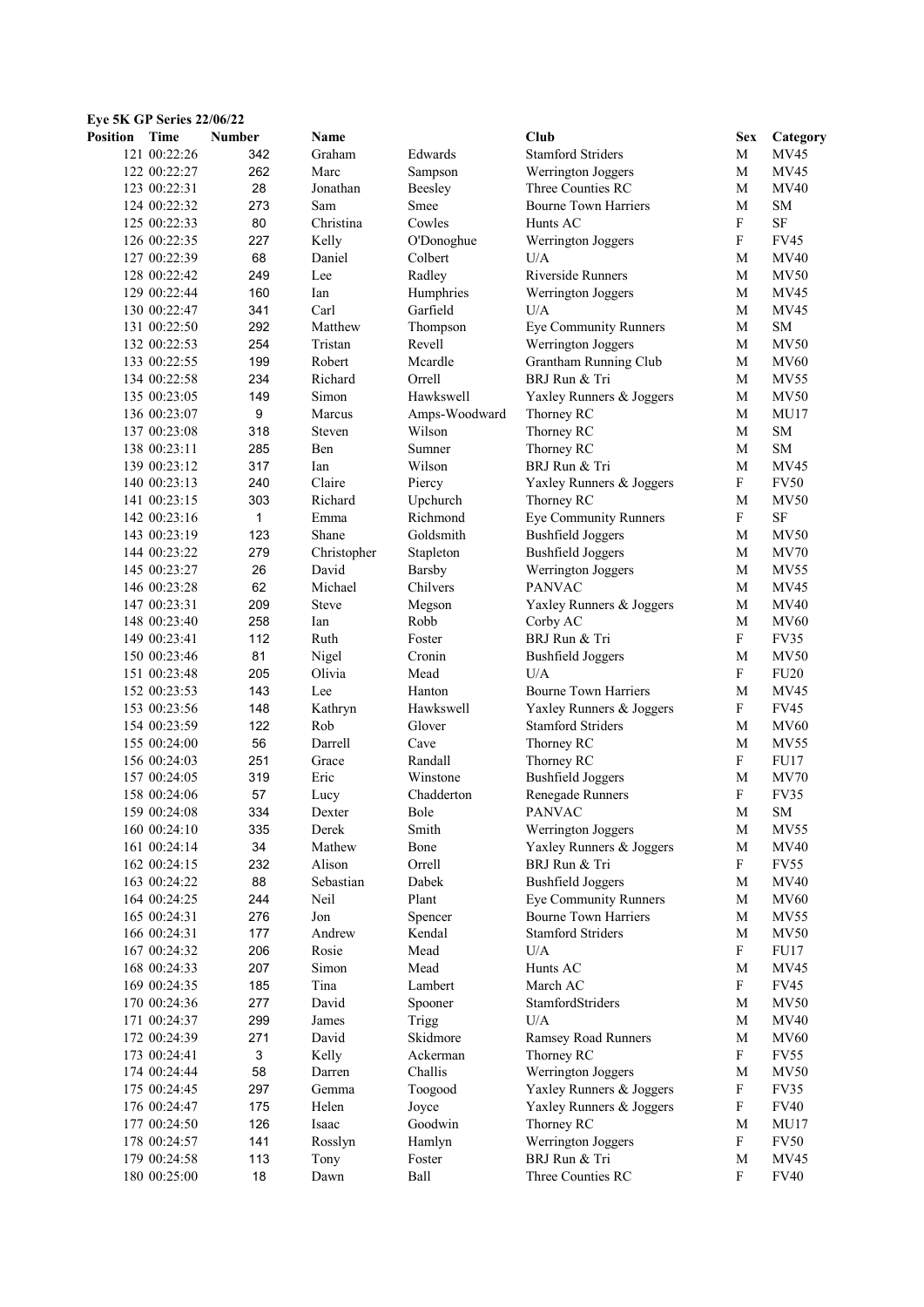| <b>Position</b> | Time         | <b>Number</b>           | Name      |                | Club                         | <b>Sex</b>                | Category    |
|-----------------|--------------|-------------------------|-----------|----------------|------------------------------|---------------------------|-------------|
|                 | 181 00:25:02 | 82                      | Holly     | Crosby         | Werrington Joggers           | F                         | <b>FU20</b> |
|                 | 182 00:25:03 | 288                     | Jude      | Thomas         | Werrington Joggers           | $\boldsymbol{\mathrm{F}}$ | <b>FV60</b> |
|                 | 183 00:25:14 | $\boldsymbol{7}$        | Cheryl    | Allibone       | <b>Stamford Striders</b>     | F                         | <b>FV50</b> |
|                 | 184 00:25:18 | 293                     | Melanie   | Tindale        | <b>Eye Community Runners</b> | F                         | <b>FV45</b> |
|                 | 185 00:25:19 | 135                     | Mike      | Gullis         | BRJ Run & Tri                | M                         | <b>MV60</b> |
|                 | 186 00:25:21 | 237                     | Gemma     | Pask           | <b>Ramsey Road Runners</b>   | $\mathbf F$               | <b>FV40</b> |
|                 | 187 00:25:22 | 202                     | Rod       | Mcdonald       | Werrington Joggers           | M                         | <b>MV60</b> |
|                 | 188 00:25:23 | 55                      | Geddes    | Caroline       | <b>Stamford Striders</b>     | F                         | FV35        |
|                 | 189 00:25:24 | 236                     | Simon     | Parry          | U/A                          | M                         | SM          |
|                 | 190 00:25:26 | 36                      | Gareth    | Boyd           | Lonely Goat RC               | M                         | <b>MV45</b> |
|                 | 191 00:25:28 | 86                      | Elizabeth | Curtis         | <b>Stamford Striders</b>     | $_{\rm F}$                | FV35        |
|                 | 192 00:25:30 | 304                     | Rob       | Vanduyn        | Werrington Joggers           | М                         | <b>MV55</b> |
|                 | 193 00:25:34 | 287                     | Michael   | Thatcher       | Yaxley Runners & Joggers     | M                         | <b>MV50</b> |
|                 |              | 73                      | David     | Collin         |                              | M                         | <b>MV55</b> |
|                 | 194 00:25:38 |                         |           |                | Thorney RC                   | $\mathbf F$               |             |
|                 | 195 00:25:39 | 291                     | Helen     | Thompson       | $U/A$                        |                           | SF          |
|                 | 196 00:25:40 | 59                      | Caroline  | Chan           | Werrington Joggers           | $\boldsymbol{\mathrm{F}}$ | <b>FV55</b> |
|                 | 197 00:25:44 | 226                     | Ryan      | O'Dell         | U/A                          | M                         | MV45        |
|                 | 198 00:25:46 | 77                      | Sally     | Cooper         | Werrington Joggers           | F                         | <b>FV50</b> |
|                 | 199 00:25:48 | 49                      | Jennifer  | Burgin         | U/A                          | F                         | SF          |
|                 | 200 00:25:52 | 269                     | Paula     | Short          | <b>Stamford Striders</b>     | F                         | <b>FV40</b> |
|                 | 201 00:25:56 | 286                     | Stuart    | Taylor         | U/A                          | M                         | <b>MV60</b> |
|                 | 202 00:26:03 | 211                     | Danielle  | Mills          | <b>Bushfield Joggers</b>     | $\boldsymbol{\mathrm{F}}$ | SF          |
|                 | 203 00:26:05 | 72                      | Robert    | Coles          | Yaxley Runners & Joggers     | M                         | <b>MV55</b> |
|                 | 204 00:26:08 | 220                     | Annette   | Newton         | BRJ Run & Tri                | F                         | <b>FV65</b> |
|                 | 205 00:26:09 | 117                     | Debra     | Galletta       | Corby AC                     | $\mathbf F$               | <b>FV55</b> |
|                 | 206 00:26:10 | 48                      | Alan      | Burgin         | Hunts AC                     | M                         | MV65        |
|                 | 207 00:26:11 | 163                     | Vallance  | Ian            | Yaxley Runners & Joggers     | M                         | MV45        |
|                 | 208 00:26:12 | 332                     | Scott     | <b>Bywater</b> | March AC                     | М                         | <b>MV40</b> |
|                 | 209 00:26:14 | $\overline{\mathbf{4}}$ | John      | Ackroyd        | Yaxley Runners & Joggers     | M                         | <b>MV55</b> |
|                 | 210 00:26:16 | 14                      | Claire    | Ashton         | BRJ Run & Tri                | F                         | <b>FV45</b> |
|                 | 211 00:26:16 | 263                     | Mohammed  | Sarfraz        | U/A                          | M                         | <b>MV55</b> |
|                 | 212 00:26:18 | 200                     | Nicola    | Mccann         | Kettering Harriers           | F                         | <b>FV45</b> |
|                 | 213 00:26:19 | 67                      | Luke      | Clifford       | Hunts AC                     | M                         | <b>MV50</b> |
|                 | 214 00:26:20 | 239                     | Louise    | Pettman        | <b>Bushfield Joggers</b>     | $\mathbf{F}$              | <b>FV40</b> |
|                 | 215 00:26:23 | 153                     | Nikki     | Higgins        | <b>PACTRAC</b>               | F                         | <b>FV55</b> |
|                 | 216 00:26:25 | 241                     | Melanie   | Pimlott        | <b>Stamford Striders</b>     | F                         | <b>FV45</b> |
|                 | 217 00:26:27 | 87                      | Nicola    | Cuthbert       | U/A                          | $\boldsymbol{\mathrm{F}}$ | <b>FV40</b> |
|                 | 218 00:26:28 | 47                      | Paul      | <b>Burgess</b> | Werrington Joggers           | M                         | MV70        |
|                 | 219 00:26:33 | 243                     | Samantha  | Pitchford      | Werrington Joggers           | F                         | <b>FV50</b> |
|                 | 220 00:26:34 | 152                     | Kellie    | Herson         | <b>Bushfield Joggers</b>     | F                         | <b>FV50</b> |
|                 | 221 00:26:36 | 298                     | Richard   | Townsend       | Ramsey Road Runners          | M                         | SM          |
|                 | 222 00:26:37 | 327                     | Phil      | Young          | Hunts AC                     | M                         | <b>MV60</b> |
|                 | 223 00:26:39 | 213                     | Debbie    | Montague       | Werrington Joggers           | F                         | <b>FV50</b> |
|                 |              | 322                     | Daniel    | Witherington   | Yaxley Runners & Joggers     | M                         |             |
|                 | 224 00:26:41 |                         |           |                |                              |                           | <b>MV40</b> |
|                 | 225 00:26:48 | 19                      | Victoria  | Ball           | Grantham Running Club        | $\boldsymbol{\mathrm{F}}$ | $\rm SF$    |
|                 | 226 00:26:51 | 162                     | Kate      | Hurn           | U/A                          | F                         | <b>FV45</b> |
|                 | 227 00:26:53 | 25                      | Barrie    | Barrett        | <b>Bushfield Joggers</b>     | М                         | MV70        |
|                 | 228 00:26:54 | 93                      | Harriet   | Dolby          | U/A                          | F                         | FU17        |
|                 | 229 00:26:57 | 316                     | Chloe     | Wilson         | BRJ Run & Tri                | $_{\rm F}$                | $\rm SF$    |
|                 | 230 00:27:13 | 145                     | Andrew    | Harrop         | <b>Eye Community Runners</b> | M                         | <b>MV40</b> |
|                 | 231 00:27:16 | 94                      | Nic       | Dougall        | U/A                          | F                         | <b>FV50</b> |
|                 | 232 00:27:22 | 107                     | Paul      | Evans          | Riverside Runners            | M                         | <b>MV60</b> |
|                 | 233 00:27:24 | 179                     | Ian       | King           | Fenland Running Club         | M                         | <b>MV50</b> |
|                 | 234 00:27:27 | 216                     | Kayla     | Neacy          | Thorney RC                   | F                         | SF          |
|                 | 235 00:27:29 | 70                      | Tricia    | Cole           | March AC                     | F                         | FV55        |
|                 | 236 00:27:30 | 250                     | Jonathan  | Ramm           | U/a                          | M                         | MV45        |
|                 | 237 00:27:31 | 158                     | Geoff     | Howes          | Thorney RC                   | M                         | MV65        |
|                 | 238 00:27:32 | 253                     | Heather   | Revell         | Werrington Joggers           | $\mathbf{F}$              | <b>FV45</b> |
|                 | 239 00:27:33 | 173                     | Lee       | Jones          | Yaxley Runners & Joggers     | M                         | MV50        |
|                 | 240 00:27:34 | 222                     | Charlie   | Noble          | <b>Stamford Striders</b>     | M                         | MV55        |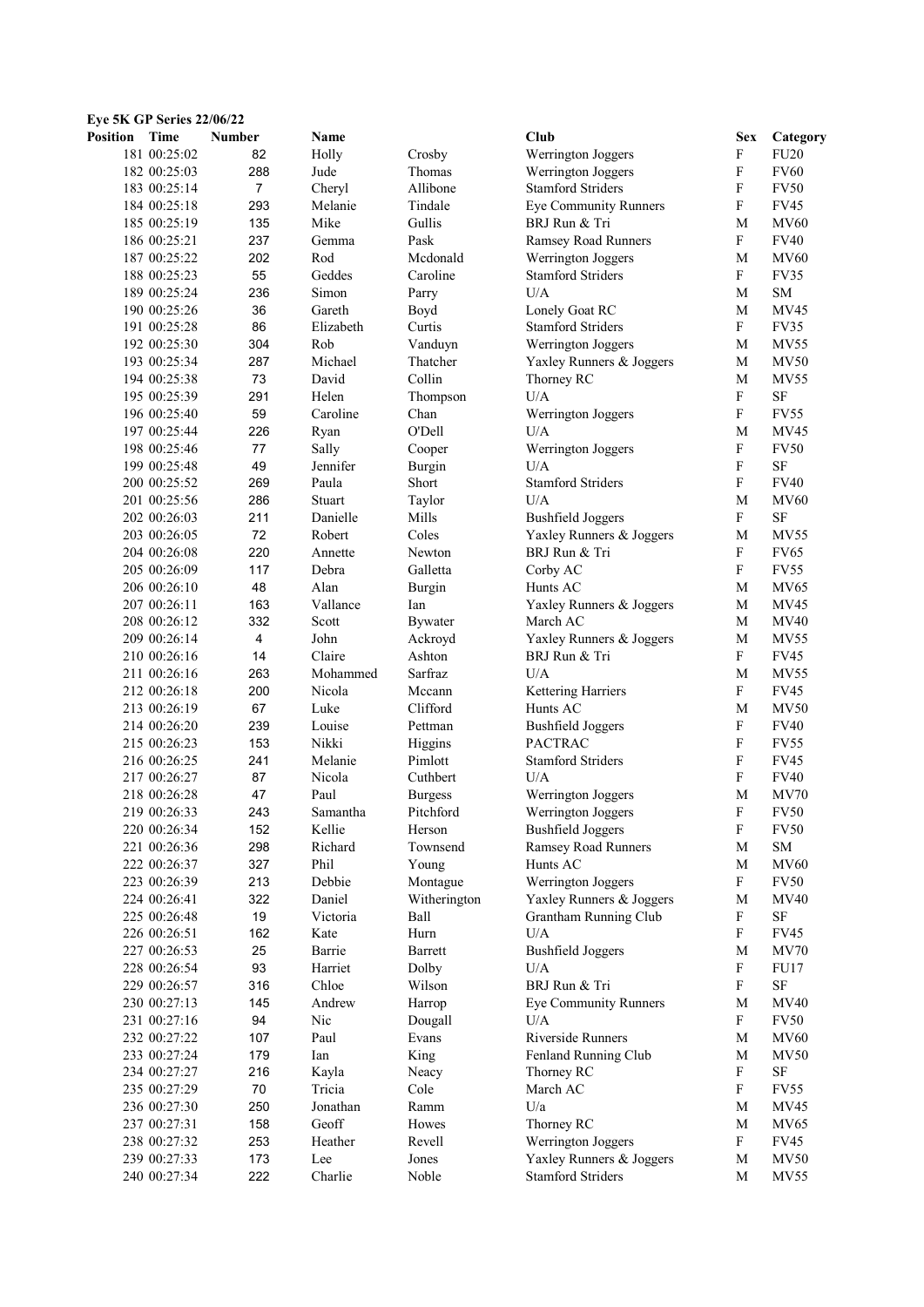| Eye 5K GP Series 22/06/22 |                              |               |                |                     |                                          |                           |                            |
|---------------------------|------------------------------|---------------|----------------|---------------------|------------------------------------------|---------------------------|----------------------------|
| <b>Position</b>           | Time                         | <b>Number</b> | Name           |                     | Club                                     | <b>Sex</b>                | Category                   |
|                           | 241 00:27:35                 | 225           | Lucy           | Oakley              | <b>Bushfield Joggers</b>                 | $\mathbf F$               | <b>FV50</b>                |
|                           | 242 00:27:41                 | 171           | Donna          | Johnson             | U/A                                      | $\mathbf F$               | <b>FV40</b>                |
|                           | 243 00:27:42                 | 41            | Jonathon       | <b>Broderick</b>    | U/A                                      | M                         | <b>MV40</b>                |
|                           | 244 00:27:43                 | 266           | Michael        | Shaw                | BRJ Run & Tri                            | M                         | <b>MV60</b>                |
|                           | 245 00:27:45                 | 172           | Esme           | Johnson             | U/A                                      | F                         | <b>FV40</b>                |
|                           | 246 00:27:47                 | 321           | Kirsty         | Wislawski           | Yaxley Runners & Joggers                 | F                         | SF                         |
|                           | 247 00:27:49                 | 114           | Karen          | Freeman             | Yaxley Runners & Joggers                 | $\mathbf F$               | <b>FV50</b>                |
|                           | 248 00:27:55                 | 260           | Kate           | Ruddock             | BRJ Run & Tri                            | F                         | <b>FV50</b>                |
|                           | 249 00:27:57                 | 170           | Barbara        | Johnson             | Yaxley Runners & Joggers                 | $\mathbf{F}$              | <b>FV65</b>                |
|                           | 250 00:27:58                 | 16            | Juliet         | Aungier             | BRJ Run & Tri                            | F                         | <b>FV40</b>                |
|                           | 251 00:28:00                 | 157           | Spencer        | Hopkinson           | StamfordStriders                         | M                         | <b>MV40</b>                |
|                           | 252 00:28:02                 | 15            | Paul           | Atherfold           | <b>Bushfield Joggers</b>                 | М                         | <b>MV50</b>                |
|                           | 253 00:28:07                 | 131           | Melvin         | Green               | Three Counties RC                        | M                         | <b>MV50</b>                |
|                           | 254 00:28:12                 | 5             | John           | Airey               | <b>Eye Community Runners</b>             | M                         | <b>MV55</b>                |
|                           | 255 00:28:13                 | 308           | Mary           | Webber              | <b>Bushfield Joggers</b>                 | $\mathbf F$               | <b>FV65</b>                |
|                           | 256 00:28:16                 | 193           | Jess           | Mann                | Hunts AC                                 | $\mathbf F$               | FV35                       |
|                           | 257 00:28:20                 | 274           | Heidi          | Smith               | Fenland Running Club                     | F                         | <b>FV35</b>                |
|                           | 258 00:28:23                 | 235           | Liam           | Parkin              | <b>Eye Community Runners</b>             | M                         | <b>MV40</b>                |
|                           | 259 00:28:24                 | 71            | Lesley         | Coles               | Yaxley Runners & Joggers                 | F                         | <b>FV50</b>                |
|                           | 260 00:28:28                 | 13            | Sandra         | Arundell            | Werrington Joggers                       | F                         | <b>FV60</b>                |
|                           | 261 00:28:42                 | 109           | Jim            | Fell                | Werrington Joggers                       | М                         | <b>MV75</b>                |
|                           | 262 00:28:43                 | 312           | Emma           | Wiles               | Werrington Joggers                       | $\mathbf F$               | <b>FV45</b>                |
|                           | 263 00:28:45                 | 320           | Rachel         | Wisbey              | Werrington Joggers                       | $\mathbf F$               | <b>FV55</b>                |
|                           | 264 00:28:49                 | 105           | Sharon         | Elsdon              | Renegade Runners                         | F                         | <b>FV45</b>                |
|                           | 265 00:28:50                 | 119           | Caroline       | Garner              | Werrington Joggers                       | F                         | <b>FV45</b>                |
|                           | 266 00:28:52                 | 302           | Helene         | Upchurch            | Thorney RC                               | F                         | <b>FV45</b>                |
|                           | 267 00:28:58                 | 192           | Samantha       | Makwembere          | Yaxley Runners & Joggers                 | F                         | <b>FV45</b>                |
|                           | 268 00:29:02                 | 223           | Gary           | Norman              | U/A                                      | M                         | <b>MV60</b>                |
|                           | 269 00:29:06                 | 300           | Mandy          | Tropeano            | Eye Community Runners                    | F                         | <b>FV55</b>                |
|                           | 270 00:29:09                 | 147           | Laura          | Harwood             | U/A                                      | $\mathbf F$               | <b>FV40</b>                |
|                           | 271 00:29:12                 | 161           | Catherine      | Hunt                | Werrington Joggers                       | $\mathbf F$               | <b>FV50</b>                |
|                           | 272 00:29:14                 | 101           | Charlotte      | Edwards             | <b>Bushfield Joggers</b>                 | F                         | <b>FV40</b>                |
|                           | 273 00:29:17                 | 182           | Martin         | Lainsbury           | <b>Eye Community Runners</b>             | М                         | MV55                       |
|                           | 274 00:29:23                 | 336           | Rachel         | Knight-Jones        | Thorney RC                               | F                         | <b>FV40</b>                |
|                           | 275 00:29:24                 | 181           | Julia          | Knight-Jones        | Thorney RC                               | F                         | <b>FV40</b>                |
|                           | 276 00:29:29                 | 228           | Ellena         | Olik                | <b>Bushfield Joggers</b>                 | $\boldsymbol{\mathrm{F}}$ | FU <sub>20</sub>           |
|                           | 277 00:29:31                 | 229           | Victoria       | Olik                | <b>Bushfield Joggers</b>                 | $\mathbf F$               | FV45                       |
|                           | 278 00:29:34                 | 333           | Helen          | Preston             | U/A                                      | F                         | <b>FV45</b>                |
|                           | 279 00:29:46                 | 275           | Jacqui         | Smith               | $\mathbf{U}/\mathbf{A}$                  | F                         | <b>FV40</b>                |
|                           | 280 00:29:48                 | 53            | Helen          | Caine               | U/a                                      | F                         | <b>FV40</b>                |
|                           | 281 00:29:49                 | 84            | Claire         | Curt                | Werrington Joggers                       | F                         | SF                         |
|                           | 282 00:29:50                 | 219           | Natasha        | Newitt              | <b>Eye Community Runners</b>             | F                         | <b>FV40</b>                |
|                           | 283 00:29:55                 | 12            | John           | Arundell            | Werrington Joggers                       | M                         | <b>MV60</b>                |
|                           | 284 00:29:59                 | 280           | Jason          | Steels-Webb<br>Mead | Yaxley Runners & Joggers<br>U/A          | M<br>F                    | SM<br><b>FV45</b>          |
|                           | 285 00:30:03<br>286 00:30:07 | 204<br>345    | Libby<br>Karen | Hedger              | U/A                                      | F                         | FV55                       |
|                           |                              |               |                |                     |                                          | F                         |                            |
|                           | 287 00:30:12<br>288 00:30:28 | 22<br>74      | Angela<br>Mike | Barnatt<br>Connor   | Werrington Joggers<br>Werrington Joggers | M                         | <b>FV50</b><br><b>MV70</b> |
|                           | 289 00:30:31                 | 118           | Michelle       | Gard                | <b>Eye Community Runners</b>             | F                         | $\rm SF$                   |
|                           | 290 00:30:33                 | 111           | Adrian         | Flintoft            | Yaxley Runners & Joggers                 | M                         | <b>MV50</b>                |
|                           | 291 00:30:36                 | 314           | Sara           | Wilkinson           | U/A                                      | F                         | FV35                       |
|                           | 292 00:30:38                 | 103           | Shona          | Elkin               | Werrington Joggers                       | $\boldsymbol{\mathrm{F}}$ | <b>FV45</b>                |
|                           | 293 00:30:44                 | 90            | William        | Diver               | Werrington Joggers                       | M                         | MV65                       |
|                           | 294 00:31:04                 | 29            | Andrea         | Bennett             | Werrington Joggers                       | ${\bf F}$                 | <b>FV45</b>                |
|                           | 295 00:31:24                 | 197           | Sarah          | Marshall            | Thorney RC                               | $\boldsymbol{\mathrm{F}}$ | <b>FV45</b>                |
|                           | 296 00:31:29                 | 39            | Peter          | <b>Brantom</b>      | <b>PANVAC</b>                            | M                         | <b>MV70</b>                |
|                           | 297 00:31:38                 | 178           | Sonia          | Kendal              | <b>Stamford Striders</b>                 | F                         | <b>FV40</b>                |
|                           | 298 00:31:40                 | 284           | Jayne          | Stringer            | Yaxley Runners & Joggers                 | F                         | FV35                       |
|                           | 299 00:31:44                 | 309           | Sharon         | Weetman             | U/A                                      | F                         | <b>FV55</b>                |
|                           | 300 00:31:46                 | 174           | Liz            | Jones               | Yaxley Runners & Joggers                 | F                         | <b>FV50</b>                |
|                           |                              |               |                |                     |                                          |                           |                            |